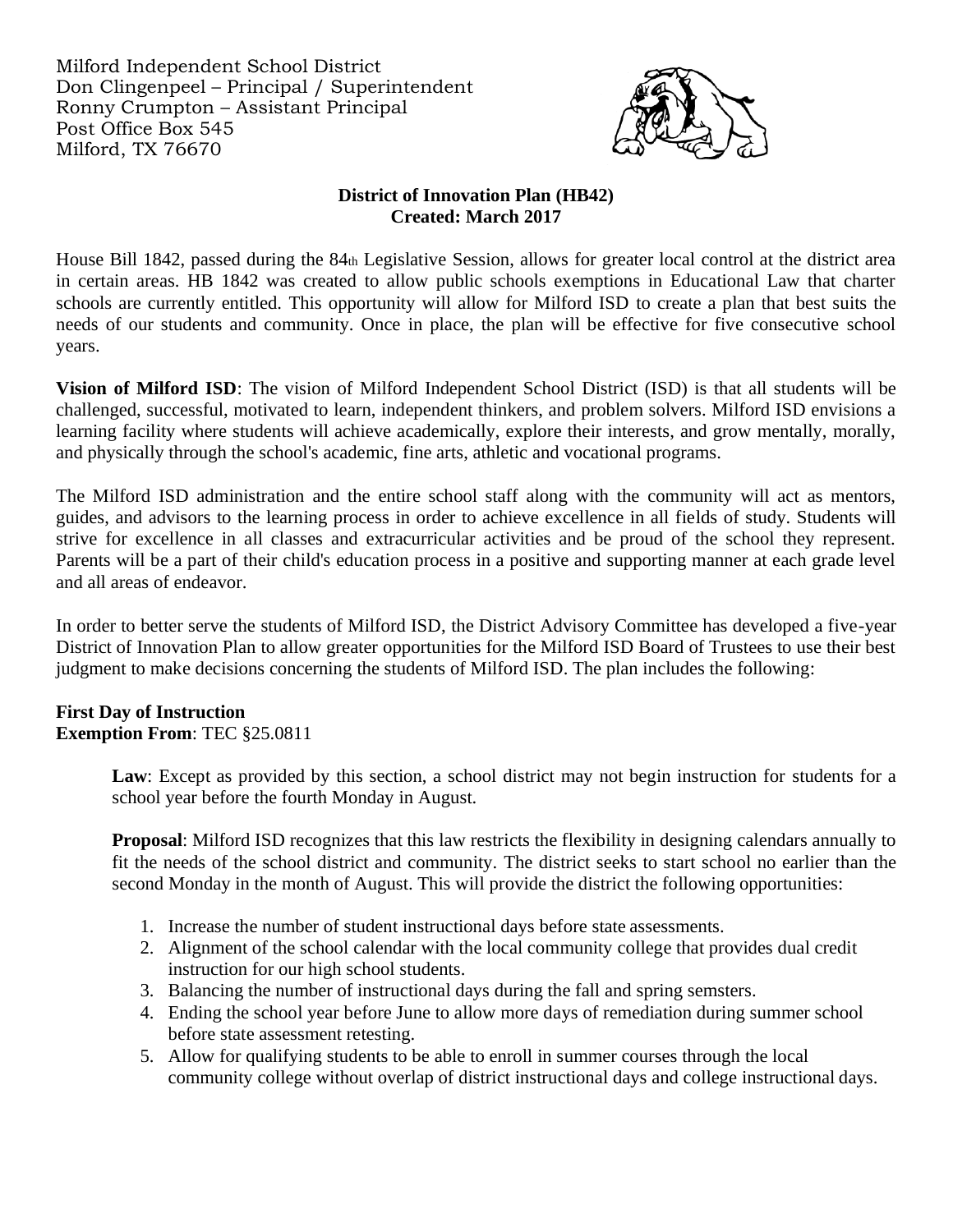#### **Teacher Contract Days (Minimum Service Required) Exemption From**: TEC §21.401

**Law**: (a) A contract between a school district and an educator must be for a minimum of 10 months' service. (b) An educator employed under a 10-month contract must provide a minimum of 187 days of service.

**Proposal**: Milford ISD seeks to better align the number of contractual days 10-month contract employees work with the required 75,600 minutes of instruction for students. Milford ISD will reduce the required days of service from 187 days to 182 days with no effect on 10-month contract employee's salary. In addition, this will also:

- 1. Increase the daily rate of pay for teachers.
- 2. Allow teachers more time during the summer to seek out individualized professional development that better relates to the needs of their fields of employment.
- 3. Assist in teacher retention and recruitment.

## **Teacher Contracts (Probationary Contracts)**

**Exemption From**: TEC §21.102(b)

Law: (b) A probationary contract may not be for a term exceeding one school year. The probationary contract may be renewed for two additional one-year periods, for a maximum permissible probationary contract period of three school years, except that the probationary period may not exceed one year for a person who has been employed as a teacher in public education for at least five of the eight years preceding employment by the district.

**Proposal**: Milford ISD looks to increase the length of the probationary contract for teachers who have been employed at least five of the eight years from a maximum of one year period to a three year period. This will allow the district the following:

- 1. A longer evaluation period of the teacher to also include assessment data from the end of the first year of employment since contractual decisions have to be made prior to the end of the first academic year of employment.
- 2. These employees will also be subject to the probationary period set out in TEC §21.102(c) in order to allow more time to fairly and thoroughly assess an employee's performance.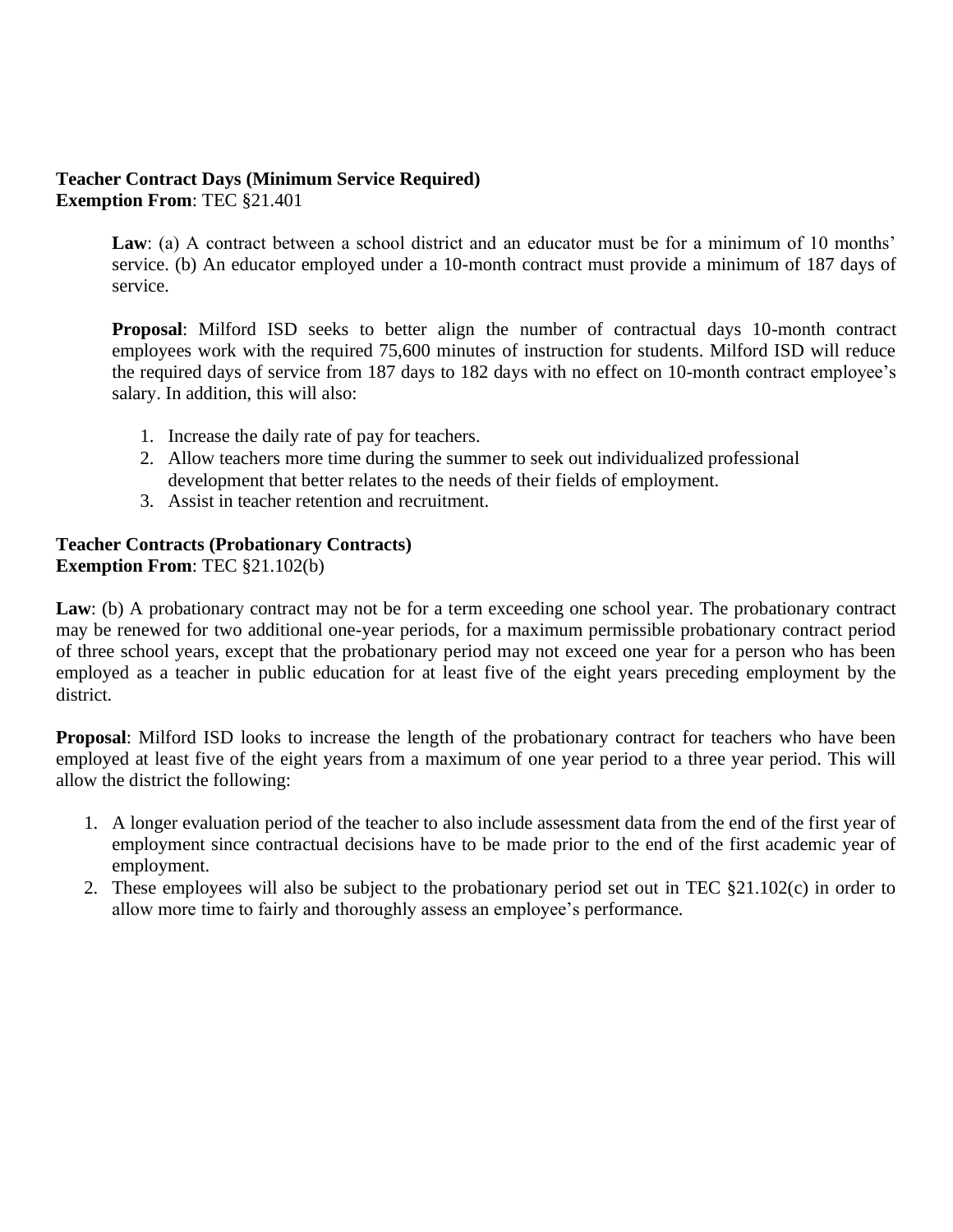#### **Teacher Certification Exemption From**: TEC §21.003(a)

Law: A person may not be employed as a teacher, teacher intern or teacher trainee, librarian, educational aide, administrator, educational diagnostician, or school counselor by a school district unless the person holds an appropriate certificate or permit issued as provided by Subchapter B.

**Proposal**: Milford ISD will maintain current certification requirements for core curriculum instruction as set out in TEC §21.003(a), but would like the flexibility in locally certifying teachers in Career and Technical Education and languages other than English courses. The district will make every attempt possible to hire individuals with appropriate certification for the positions in question, but sometimes will need the flexibility to fill these positions in high demand. Individuals with industry certifications and native speakers with qualified experience will be considered eligible for employment and will be issued a local teaching certificate. Additionally, Milford ISD will notify parents of students enrolled in courses where the district has locally certified teachers within 30 days of instruction and will include in the letter the qualifications used to locally certify the teacher.

## **Teacher Evaluation Exemption From**: TEC 21.352

**Proposal:** Milford ISD will use the T-Tess Appraisal system to evaluate teachers and will use appropriate instruments to evaluate all other staff members. All teachers are subject to and fall under the guidelines of the state code of ethics. As the T-Tess appraisal system is a growth-model, all teachers will be evaluated every year. Every teacher will receive a minimum of four informal walk-throughs per calendar school year; usually two in the fall and two in the spring. There will be at least one formal observation. Probationary contract teachers should expect their formal observation in the fall, and term teacher should expect their evaluation in the spring. Additional formal observations and walk-throughs may be added at the teacher request or at administrator discretion. See the T-Tess Teacher Appraisal Calendar at the back of this handbook.

(Revision: August 27, 2020 Board Approval.)